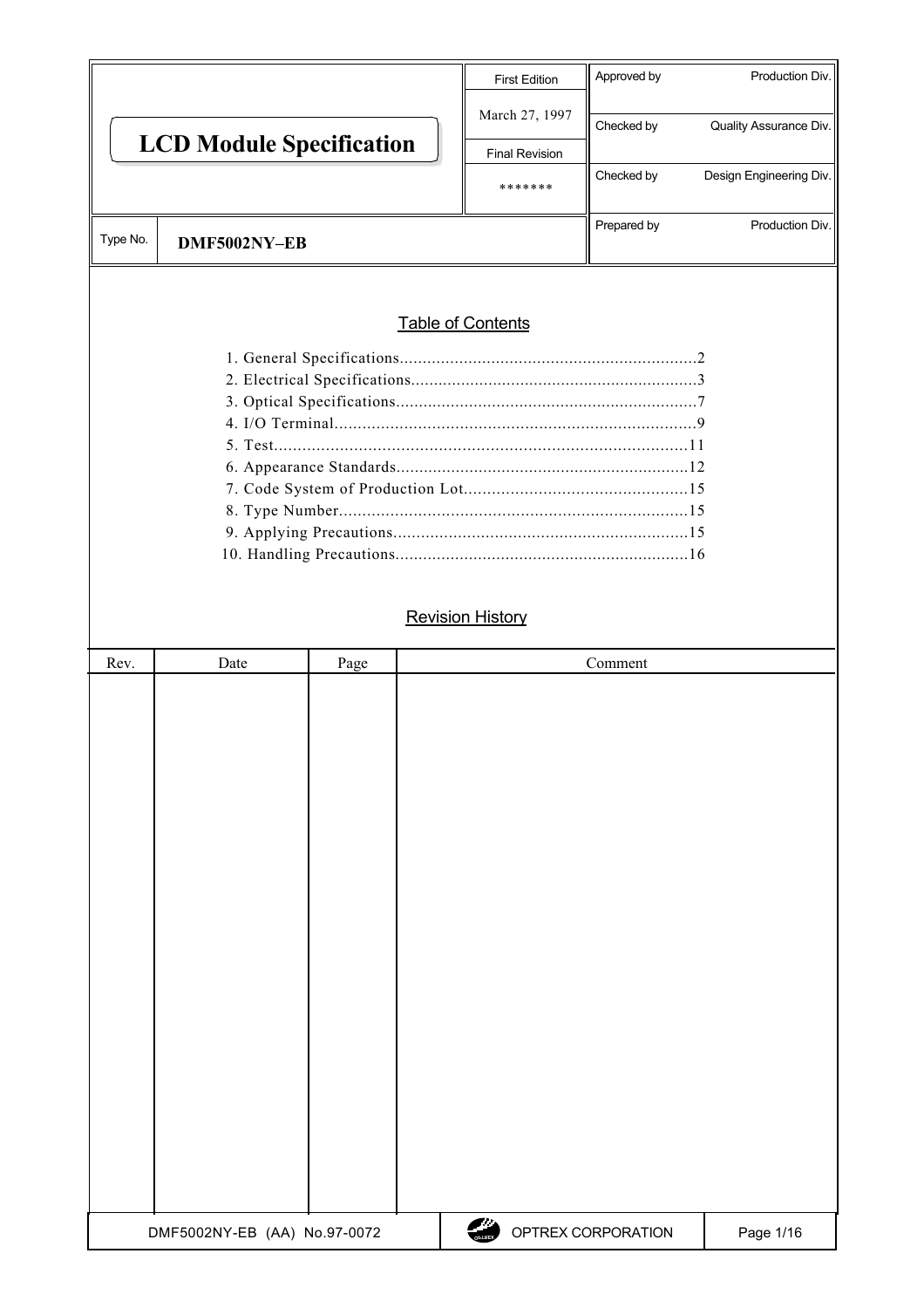# 1. General Specifications

| Operating Temp.           | $\epsilon_{\rm{max}}$              | min. $0^{\circ}$ C ~ max. 50°C                         |
|---------------------------|------------------------------------|--------------------------------------------------------|
| Storage Temp.             | $\mathbb{R}^{\mathbb{Z}}$          | min. $-20^{\circ}$ C ~ max. $60^{\circ}$ C             |
| Dot Pixels                | ÷                                  | $128$ (W) $\times$ 112 (H) dots                        |
| Dot Size                  | $\ddot{\cdot}$                     | $0.50$ (W) $\times$ 0.49 (H) mm                        |
| Dot Pitch                 | $\mathbb{R}^{\mathbb{Z}}$          | $0.54$ (W) $\times$ 0.53 (H) mm                        |
| Viewing Area              |                                    | : $77.0$ (W) $\times$ 66.0 (H) mm                      |
| <b>Outline Dimensions</b> | $\mathbb{R}^{\mathbb{Z}^{\times}}$ | $110.0$ (W) $\times$ 90.6 (H) $\times$ 12.8 (D) mm     |
| Weight                    | t.                                 | $120g$ max.                                            |
| LCD Type                  | $\ddot{\phantom{0}}$               | <b>NSD-7399</b><br>(STN / Yellow-mode / Transflective) |
| Viewing Angle             | t.                                 | 3:00                                                   |
| Control LSI               | $\ddot{\cdot}$                     | T6963C-0101 (Produced by TOSHIBA)                      |
| Data Transfer             | t.                                 | 8-bit parallel data transfer                           |
| Backlight                 | $\ddot{\phantom{0}}$               | Electro Luminescence (EL) / Blue-green                 |
| Drawings                  |                                    | Dimensional Outline<br>UE-35450                        |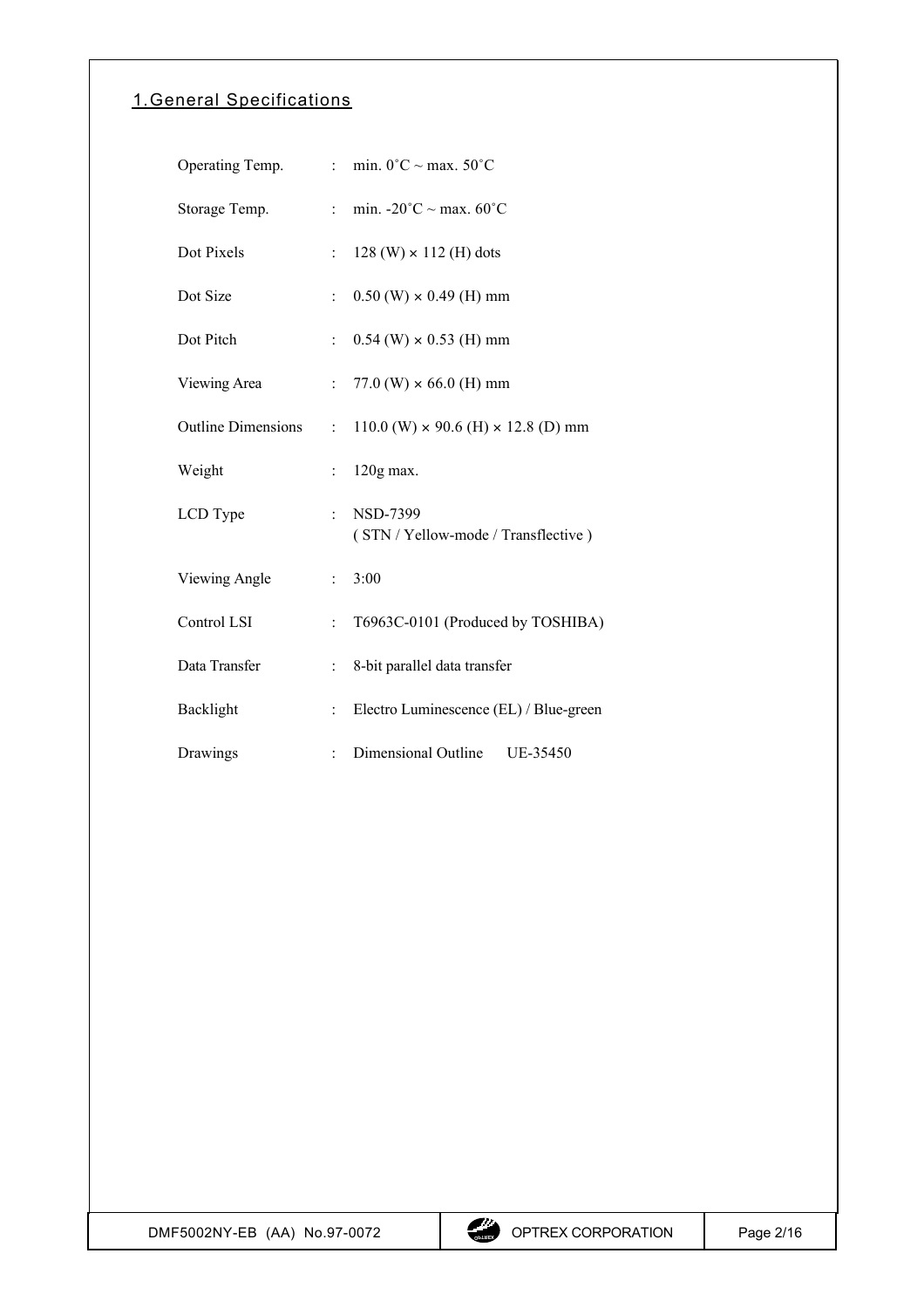# 2. Electrical Specifications

#### 2.1. Absolute Maximum Ratings

|                       |                |            |        |           | $Vss=0V$ |
|-----------------------|----------------|------------|--------|-----------|----------|
| Parameter             | Symbol         | Conditions | Min.   | Max.      | Units    |
| <b>Supply Voltage</b> | Vcc-Vss        |            | $-0.3$ | 7.0       | V        |
| (Logic)               |                |            |        |           |          |
| <b>Supply Voltage</b> | <b>VCC-VEE</b> |            | 0      | 30.0      | V        |
| (LCD Drive)           |                |            |        |           |          |
| Input Voltage         | Vī             |            | $-0.3$ | $Vcc+0.3$ | V        |
|                       |                |            |        |           |          |

### 2.2. DC Characteristics

Ta= $25^{\circ}$ C, Vss=0V

| Parameter             | Symbol          | Conditions            | Min.             | Typ. | Max.       | Units |
|-----------------------|-----------------|-----------------------|------------------|------|------------|-------|
| <b>Supply Voltage</b> | Vcc-Vss         |                       | 4.5              |      | 5.5        | V     |
| (Logic)               |                 |                       |                  |      |            |       |
|                       | VCC-VEE         |                       | 21.0             |      | 26.0       | V     |
| <b>Supply Voltage</b> |                 |                       |                  |      |            |       |
| (LCD Drive)           | VCC-VADJ        |                       | Shown in 3.1     |      |            | V     |
|                       |                 |                       |                  |      |            |       |
| High Level            | V <sub>IH</sub> | $Vcc = 5.0V \pm 10\%$ | $Vcc-2.2$        |      | <b>Vcc</b> | V     |
| Input Voltage         |                 |                       |                  |      |            |       |
| Low Level             | $V_{IL}$        | $Vcc = 5.0V \pm 10\%$ | $\boldsymbol{0}$ |      | 0.8        | V     |
| Input Voltage         |                 |                       |                  |      |            |       |
| High Level            | <b>VOH</b>      | $IoH = 0.75mA$        | $Vcc-0.3$        |      | <b>Vcc</b> | V     |
| Output Voltage        |                 |                       |                  |      |            |       |
| Low Level             | <b>VOL</b>      | $IoL = 0.75mA$        | $\boldsymbol{0}$ |      | 0.3        | V     |
| Output Voltage        |                 |                       |                  |      |            |       |
|                       | Icc             | $Vcc$ - $Vss=5.0V$    |                  | 9.0  | 20.0       | mA    |
| <b>Supply Current</b> |                 |                       |                  |      |            |       |
|                       | IEE             | $Vcc-VADJ=18.9V$      |                  | 4.0  | 10.0       | mA    |
|                       |                 |                       |                  |      |            |       |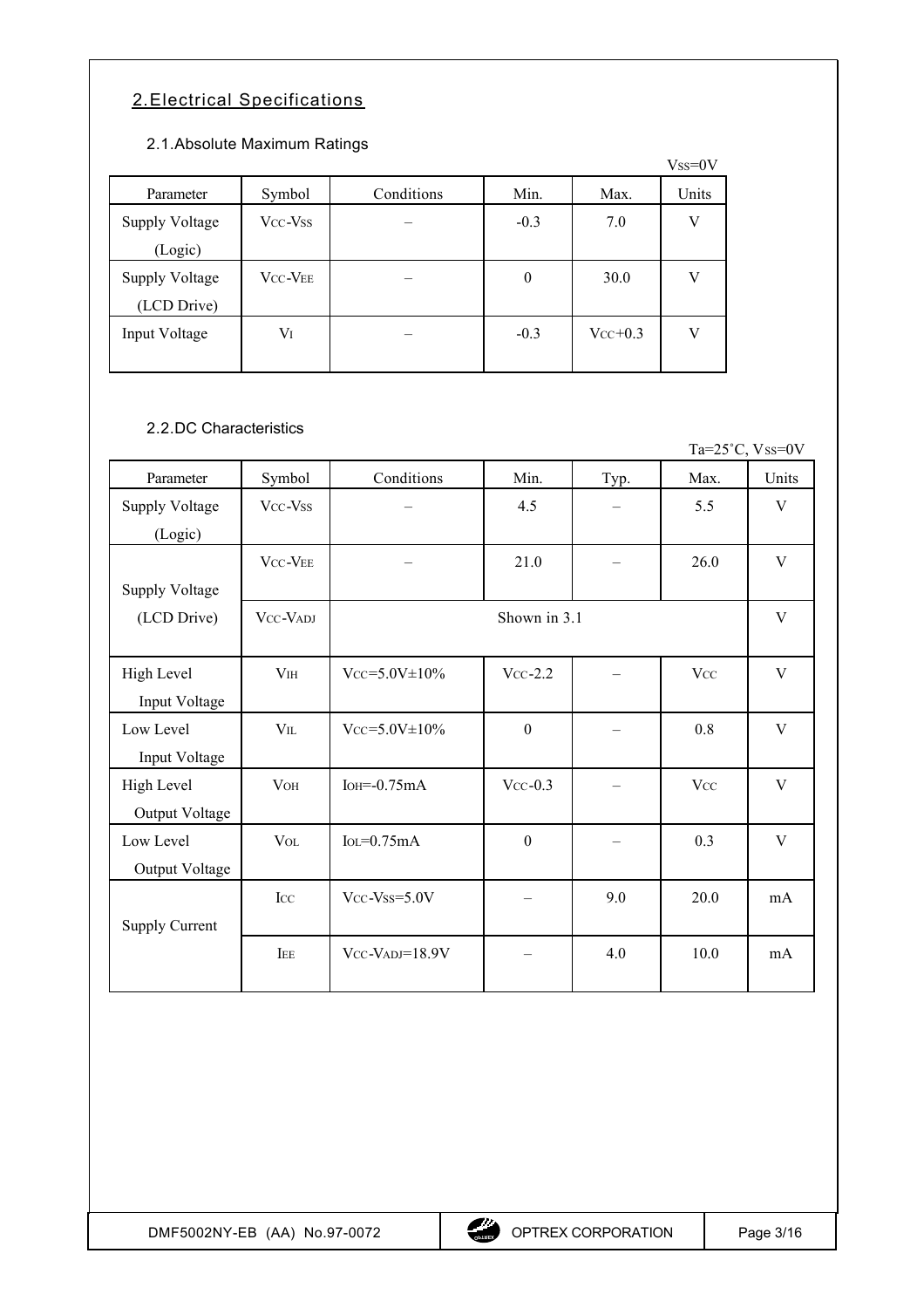### 2.3. AC Characteristics

 $Vcc = 5.0V \pm 10\%$ 

| Parameter              | Symbol                 | Min. | Max. | Units |
|------------------------|------------------------|------|------|-------|
| C/D Setup Time         | tc <sub>DS</sub>       | 100  |      | ns    |
| C/D Hold Time          | t <sub>cDH</sub>       | 10   |      | ns    |
| CE, RD, WR Pulse Width | tce, trd, twr          | 80   |      | ns    |
| Data Setup Time        | t <sub>DS</sub>        | 80   |      | ns    |
| Data Hold Time         | <b>t</b> <sub>DH</sub> | 40   |      | ns    |
| Access Time            | t <sub>ACC</sub>       |      | 150  | ns    |
| Output Hold Time       | toh                    | 10   | 50   | ns    |

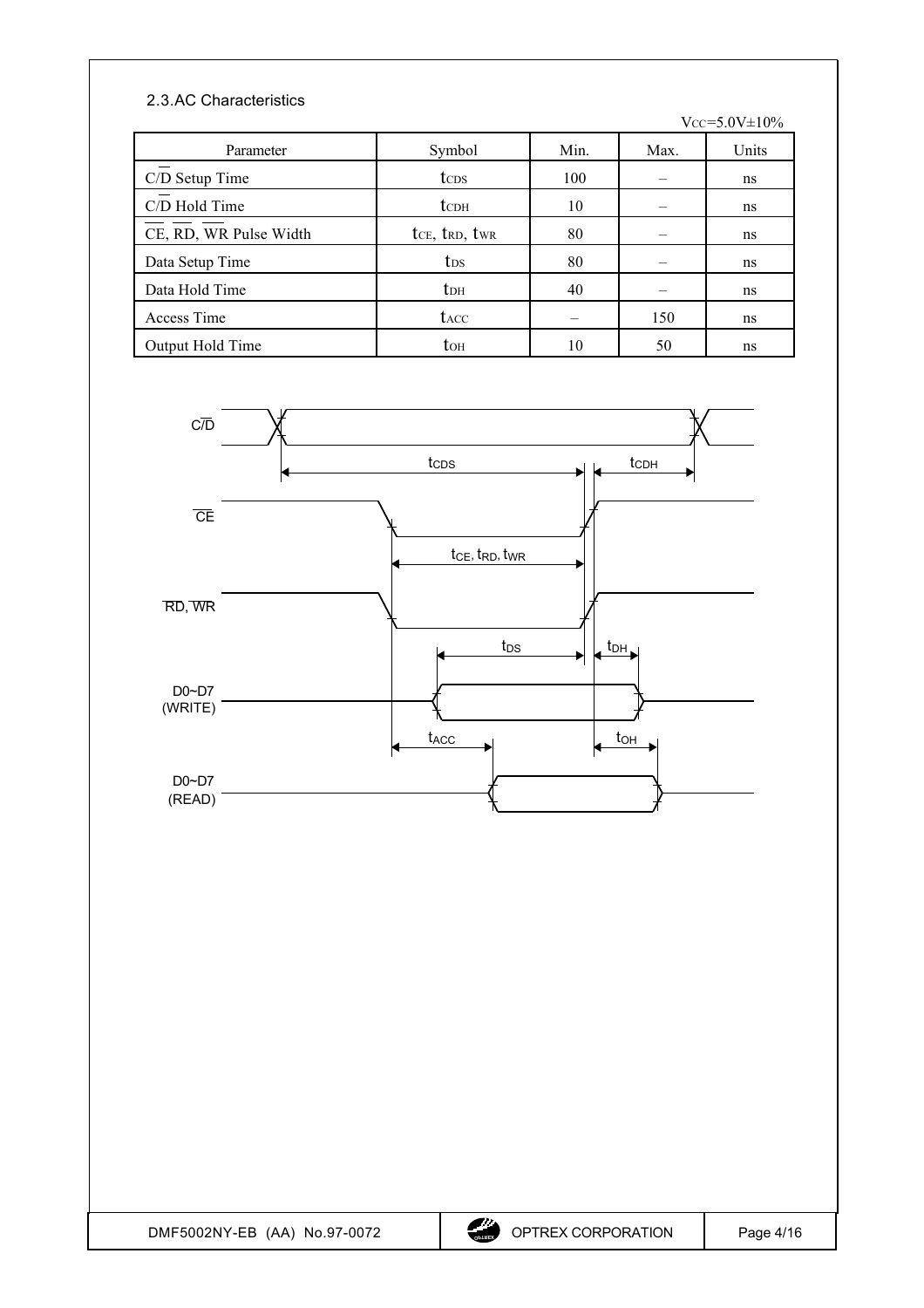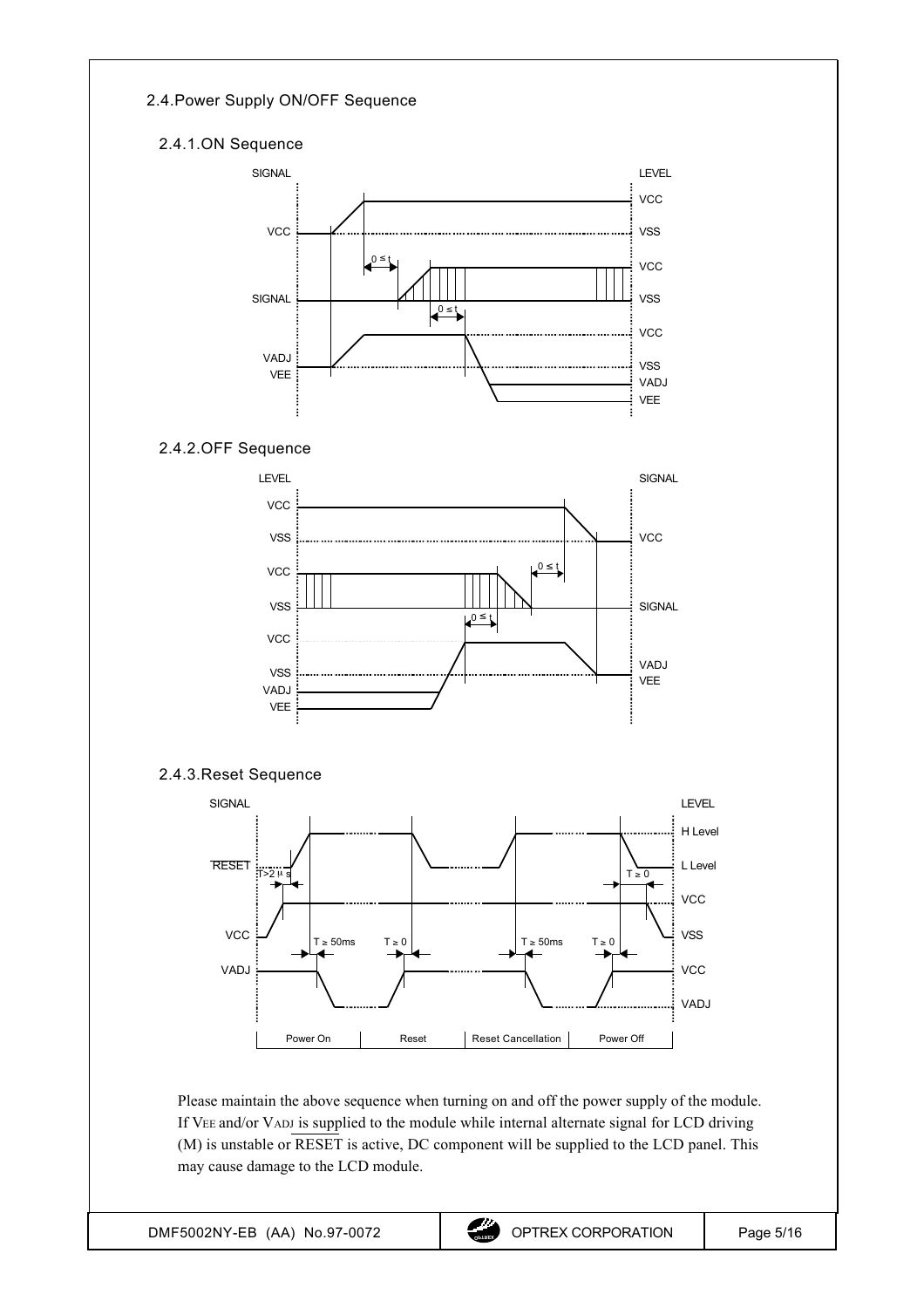### 2.5. Lighting Specifications

#### 2.5.1. Absolute Maximum Rating

|                 |            |      |      |      | $10 \angle U$ |
|-----------------|------------|------|------|------|---------------|
| Parameter       | Conditions | Min. | Typ. | Max. | Units         |
| Input Voltage   |            |      |      | 150  | V rms         |
| Input Frequency | AC 100Vrms |      |      | 800  | Нz            |

### 2.5.2. Operating Characteristics

Ta=25˚C Parameter Conditions Min. Typ. Max. Units Input Voltage – – 100 – Vrms Input Frequency – – – – 400 – Hz Current AC 400Vrms, 100Hz – 9.4 12.0 mA Luminance of Backlight Surface AC 400Vrms, 100Hz  $\begin{vmatrix} 40 & 50 \end{vmatrix}$  50  $\begin{vmatrix} -1 & 2 \end{vmatrix}$  cd/m<sup>2</sup> Life AC 400Vrms, 100Hz Ta=20˚C, 60%RH  $2000$  – – – hrs

 $Ta=25^\circ C$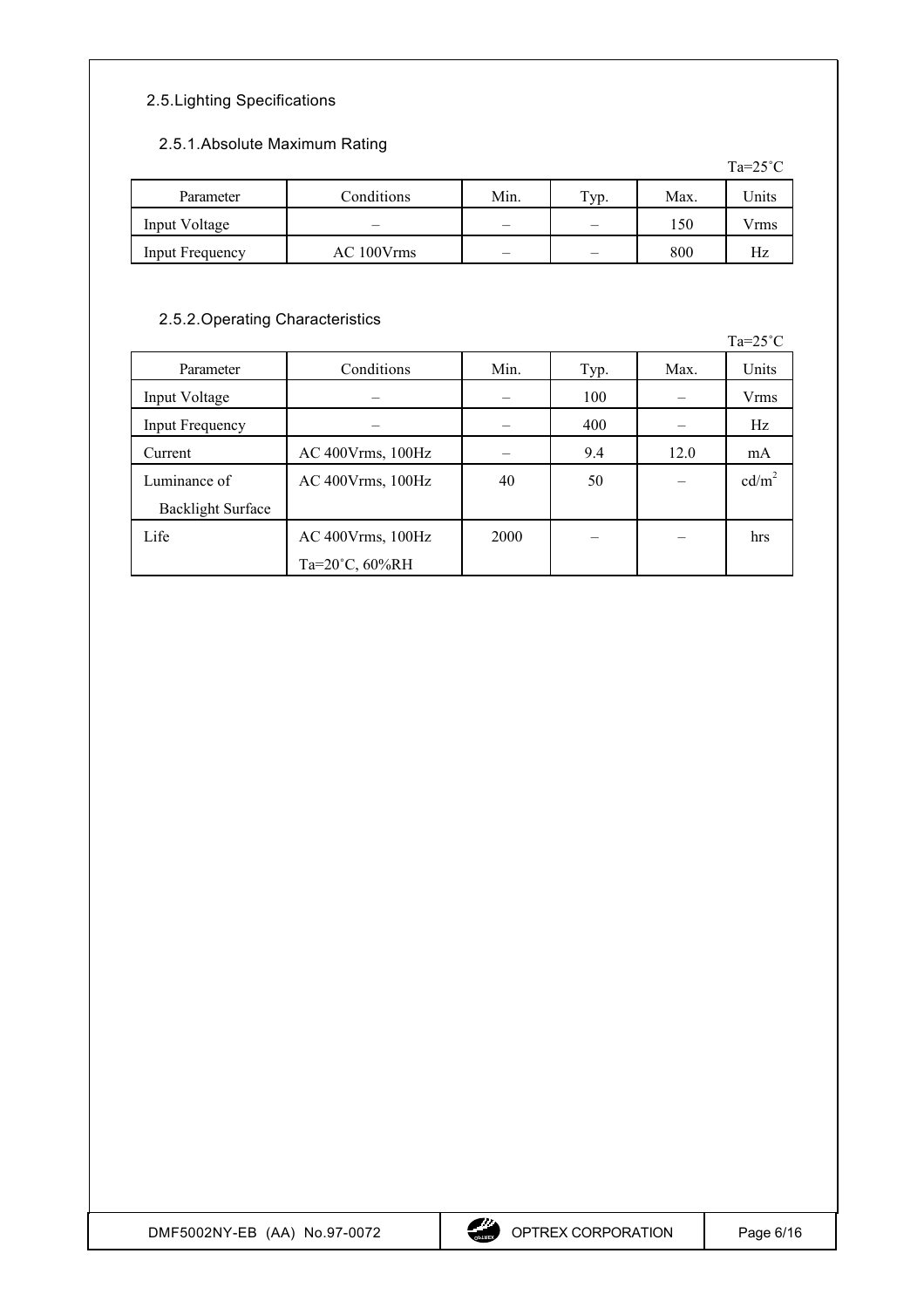# 3. Optical Specifications

### 3.1. LCD Driving Voltage

| Parameter                  | Symbol   | Conditions       | Min. | Typ. | Max. | <b>Jnits</b> |
|----------------------------|----------|------------------|------|------|------|--------------|
| Recommended                |          | $Ta=0^{\circ}C$  | –    |      | 22.5 |              |
| <b>LCD Driving Voltage</b> | Vcc-Vadj | $Ta=25^{\circ}C$ | 17.6 | 18.9 | 20.2 |              |
| Note 1                     |          | $Ta=50^{\circ}C$ | 15.9 |      |      |              |

Note 1 : Voltage (Applied actual waveform to LCD Module) for the best contrast. The range of minimum and maximum shows tolerance of the operating voltage. The specified contrast ratio and response time are not guaranteed over the entire range.

#### 3.2. Optical Characteristics

|                |                |          | Ta=25°C, 1/128 Duty, 1/11.6 Bias, V <sub>D</sub> =18.3V (Note 4), $\theta$ = 0°, $\phi$ = -° |              |      |      |       |
|----------------|----------------|----------|----------------------------------------------------------------------------------------------|--------------|------|------|-------|
|                | Parameter      | Symbol   | Conditions                                                                                   | Min.         | Typ. | Max. | Units |
| Contrast Ratio | Note 1         | CR       | $\theta = 0^{\circ}, \phi = -\degree$                                                        |              |      |      |       |
| Viewing Angle  |                |          |                                                                                              | Shown in 3.3 |      |      |       |
| Response       | Rise<br>Note 2 | $\tau r$ |                                                                                              |              | 200  | 300  | ms    |
| Time           | Decay Note 3   | τd       |                                                                                              |              | 340  | 510  | ms    |

Note  $1 \cdot$  Contrast ratio is definded as follows.

 $CR = LOFF / LON$ 

Lon: Luminance of the ON segments

LOFF : Luminance of the OFF segments

- Note 2 : The time that the luminance level reaches 90% of the saturation level from 0% when ON signal is applied.
- Note 3 : The time that the luminance level reaches 10% of the saturation level from 100% when OFF signal is applied.

Note 4 : Definition of Driving Voltage VD

Assuming that the typical driving waveforms shown below are applied to the LCD Panel at 1/A Duty - 1/B Bias ( A : Duty Number, B : Bias Number ). Driving voltage VD is definded as follows.

 $V_D = (Vth1 + Vth2)/2$ 

- Vth1 :The voltage VO-P that should provide 50% of the satulation level in the luminance at the segment which the ON signal is applied to.
- Vth2 :The voltage VO-P that should provide 50% of the satulation level in the luminance at the segment which the OFF signal is applied to.

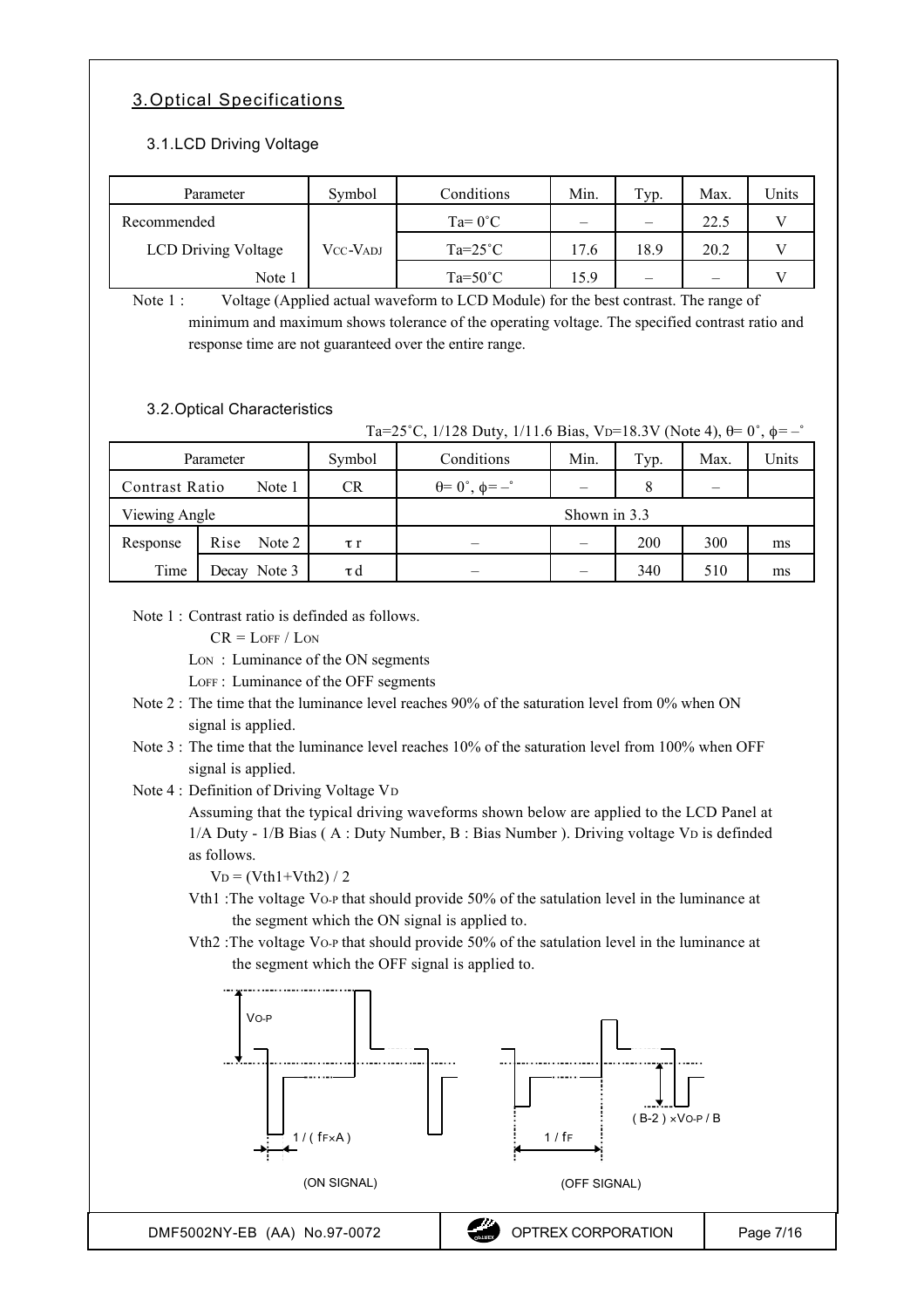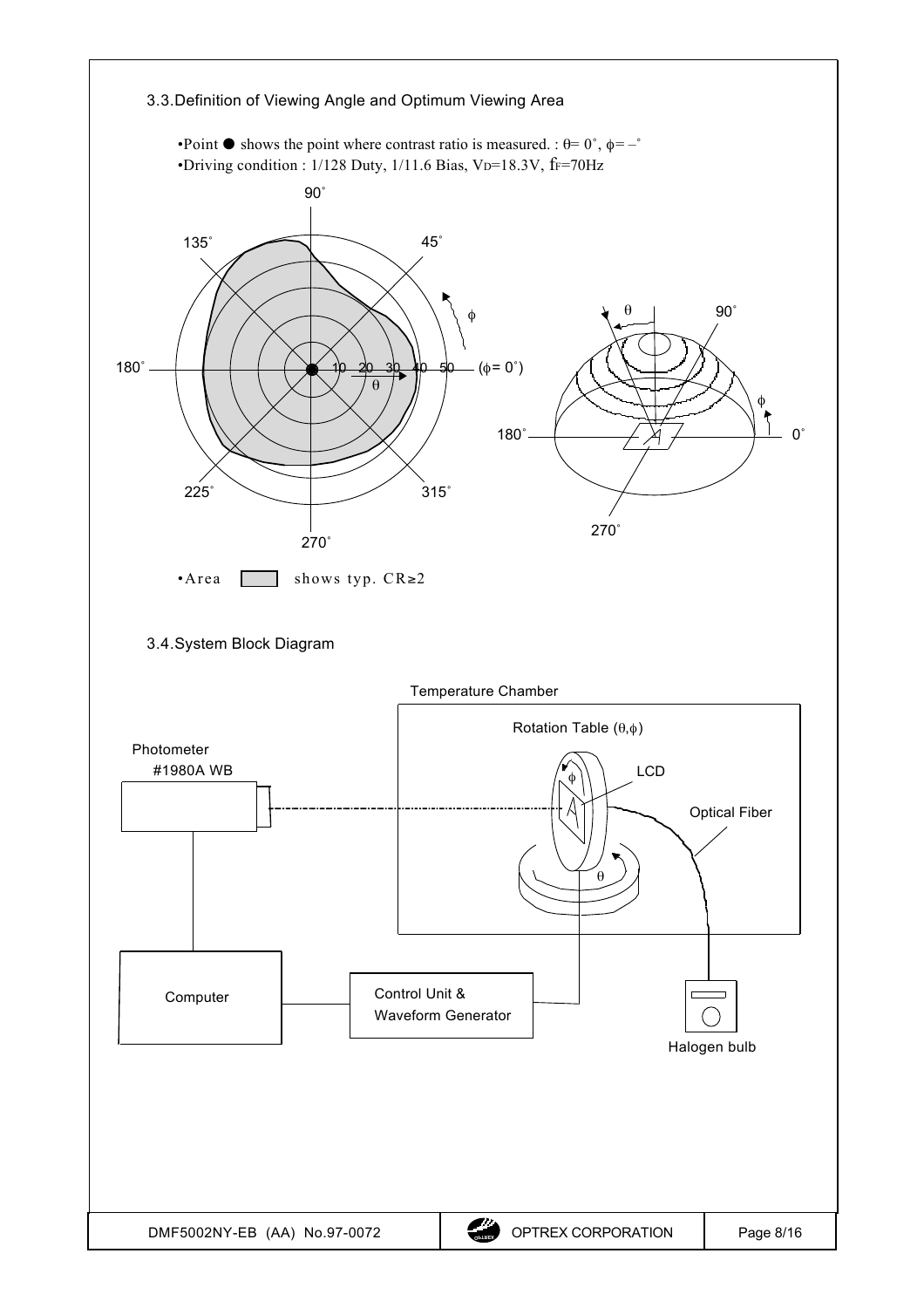# 4. I/O Terminal

#### 4.1. Pin Assignment

| No.            | Symbol                                                                  | Level                    | Function                                  |
|----------------|-------------------------------------------------------------------------|--------------------------|-------------------------------------------|
| 1              | FG                                                                      |                          | Frame Ground                              |
| $\overline{2}$ | <b>Vss</b>                                                              | $\equiv$                 | Power Supply (0V, GND)                    |
| $\overline{3}$ | <b>Vcc</b>                                                              |                          | Power Supply for Logic                    |
| $\overline{4}$ | <b>VADJ</b>                                                             |                          | Voltage Level for LCD Contrast Adjustment |
| 5              | $\ensuremath{\mathbf{V}}\ensuremath{\mathbf{E}}\ensuremath{\mathbf{E}}$ |                          | Power Supply for LCD Drive                |
| 6              | WR                                                                      | H/L                      | Write Signal L: Active                    |
| $\overline{7}$ | RD                                                                      | $\rm H$ / $\rm L$        | Read Signal L: Active                     |
| 8              | CE                                                                      | $\rm H$ / $\rm L$        | Chip Enable Signal L: Active              |
| 9              | C/D                                                                     | H/L                      | Write Mode H: Command Write L: Data Write |
|                |                                                                         |                          | Read Mode H: Status Read L: Data Read     |
| 10             | <b>HALT</b>                                                             | $\rm H$ / $\rm L$        | Clock Operating Stop Signal L: Halt       |
| 11             | <b>RESET</b>                                                            | H/L                      | Reset Signal L: Reset                     |
| 12             | D <sub>0</sub>                                                          | $\rm H$ / $\rm L$        | Display Data                              |
| 13             | D1                                                                      | $\rm H$ / $\rm L$        | Display Data                              |
| 14             | D2                                                                      | $\rm H$ / $\rm L$        | Display Data                              |
| 15             | D <sub>3</sub>                                                          | $\rm H$ / $\rm L$        | Display Data                              |
| 16             | D <sub>4</sub>                                                          | $\rm H$ / $\rm L$        | Display Data                              |
| 17             | D <sub>5</sub>                                                          | $\rm H$ / $\rm L$        | Display Data                              |
| 18             | D <sub>6</sub>                                                          | $\rm H$ / $\rm L$        | Display Data                              |
| 19             | D7                                                                      | H/L                      | Display Data                              |
| 20             | $\rm NC$                                                                |                          | Non-connection                            |
| 21             | EL                                                                      | $\overline{\phantom{0}}$ | Power Supply for EL                       |
| 22             | EL                                                                      | $\overline{\phantom{0}}$ | Power Supply for EL                       |

#### 4.2. Example of Power Supply

It is recommended to apply a potentiometer for the contrast adjust due to the tolerance of the driving voltage and its temperature dependence.

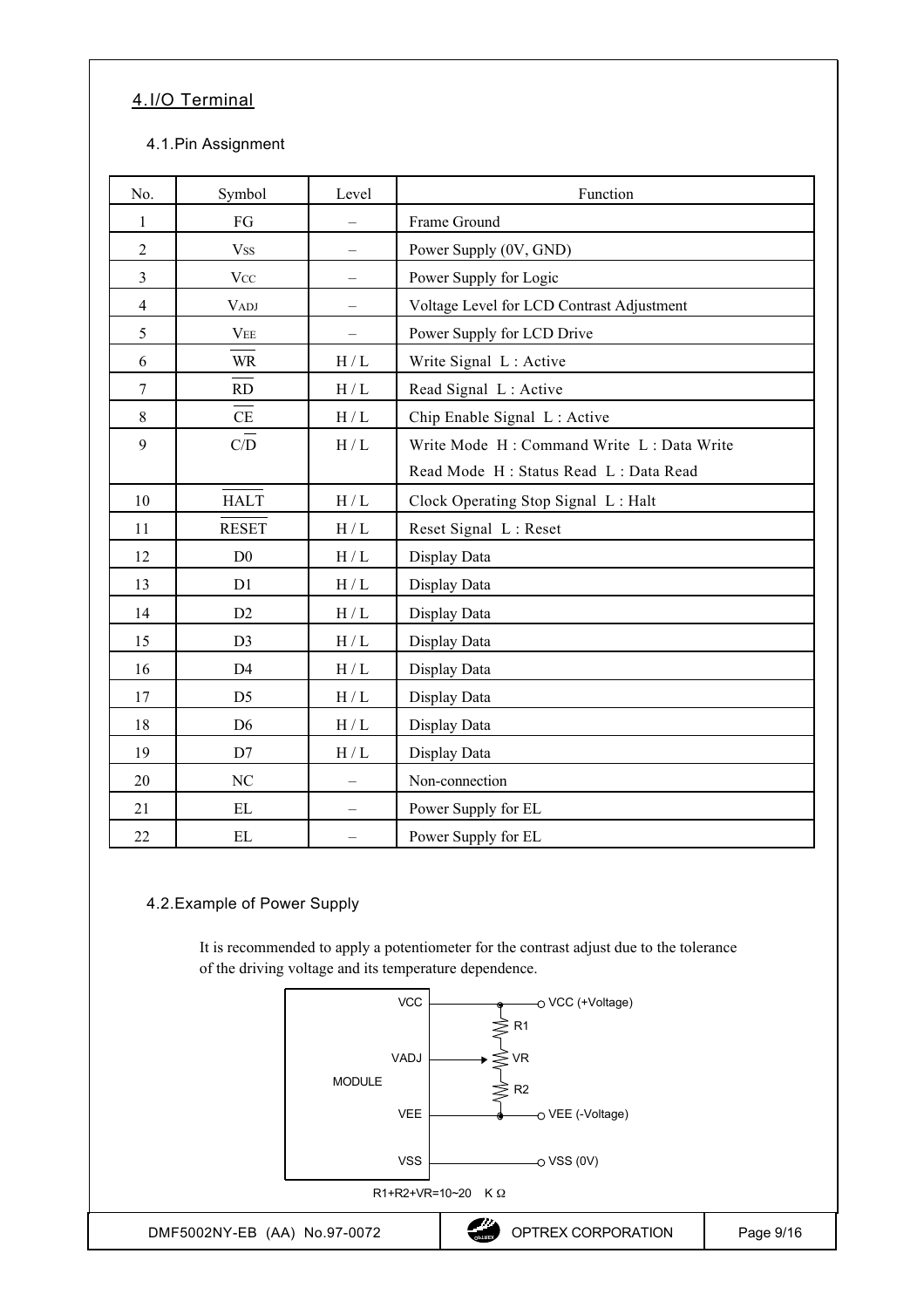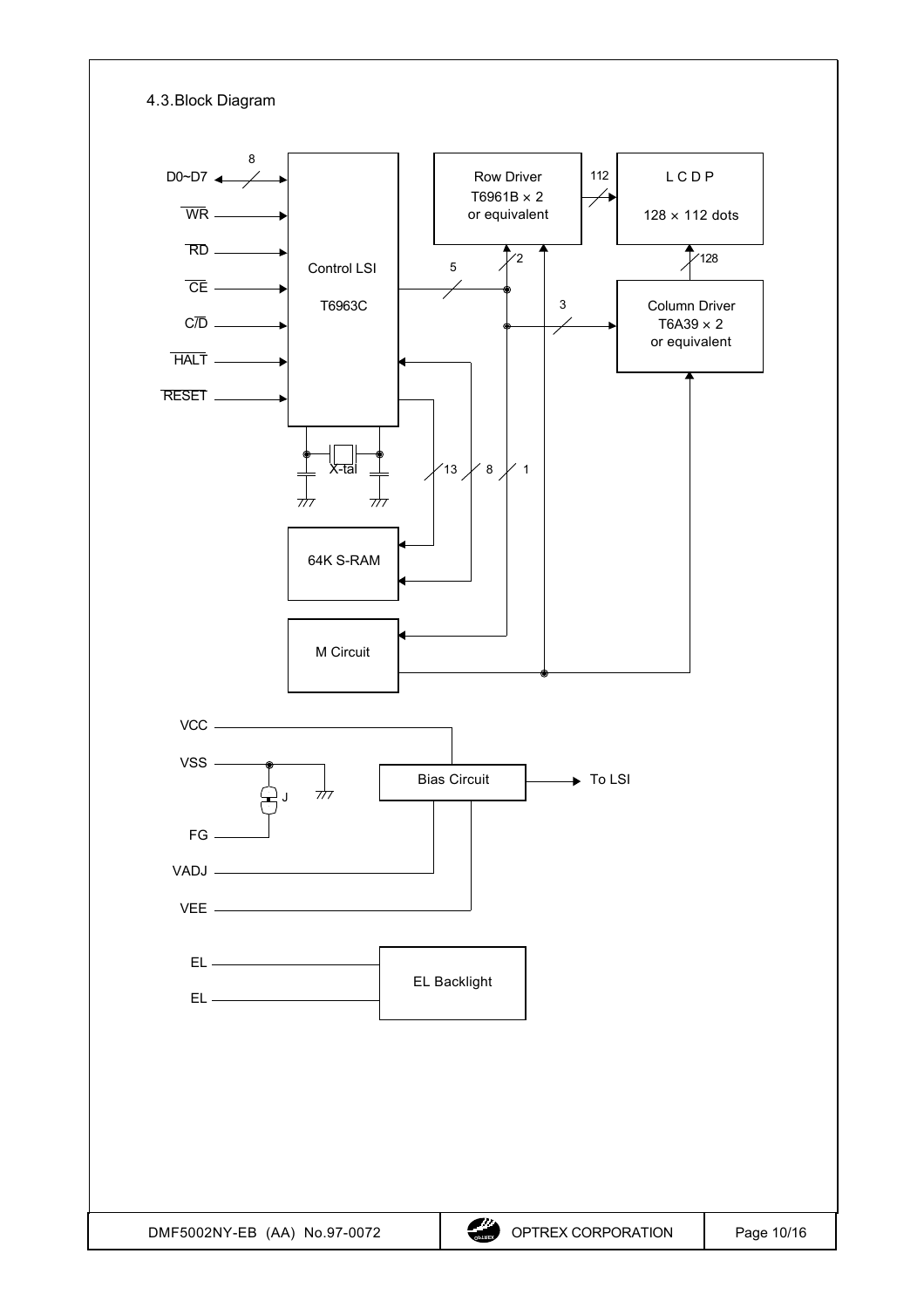## 5. Test

No change on display and in operation under the following test condition.

| No.            | Parameter                         | Conditions                                                                                                                                                                                                                                                          | <b>Notes</b> |
|----------------|-----------------------------------|---------------------------------------------------------------------------------------------------------------------------------------------------------------------------------------------------------------------------------------------------------------------|--------------|
| 1              | <b>High Temperature Operating</b> | 50°C±2°C, 96hrs (operation state)                                                                                                                                                                                                                                   |              |
| $\overline{2}$ | Low Temperature Operating         | $0^{\circ}$ C $\pm$ 2 <sup>°</sup> C, 96hrs (operation state)                                                                                                                                                                                                       | 3            |
| 3              | High Temperature Storage          | $60^{\circ}$ C $\pm$ 2 $^{\circ}$ C, 96hrs                                                                                                                                                                                                                          | 4            |
| $\overline{4}$ | Low Temperature Storage           | $-20^{\circ}$ C $\pm 2^{\circ}$ C, 96hrs                                                                                                                                                                                                                            | 3, 4         |
| 5              | Damp Proof Test                   | 40°C±2°C, 90~95%RH, 96hrs                                                                                                                                                                                                                                           | 3, 4         |
| 6              | <b>Vibration Test</b>             | Total fixed amplitude : 1.5mm<br>Vibration Frequency: 10~55Hz<br>One cycle 60 seconds to 3 directions of X, Y, Z for<br>each 15 minutes                                                                                                                             | 5            |
| 7              | <b>Shock Test</b>                 | To be measured after dropping from 60cm high on<br>the concrete surface in packing state.<br>Dropping method corner dropping<br>F<br>A corner: once<br>Edge dropping<br>D<br>G<br>B,C,D edge: once<br>Face dropping<br>E,F,G face: once<br>60cm<br>Concrete Surface |              |

Note 1 : Unless otherwise specified, tests will be conducted under the following condition. Temperature : 20±5˚C

Humidity :  $65\pm5\%$ 

Note 2 : Unless otherwise specified, tests will be not conducted under functioning state.

Note 3 : No dew condensation to be observed.

Note 4 : The function test shall be conducted after 4 hours storage at the normal temperature and humidity after removed from the test chamber.

Note 5 : Vibration test will be conducted to the product itself without putting it in a container.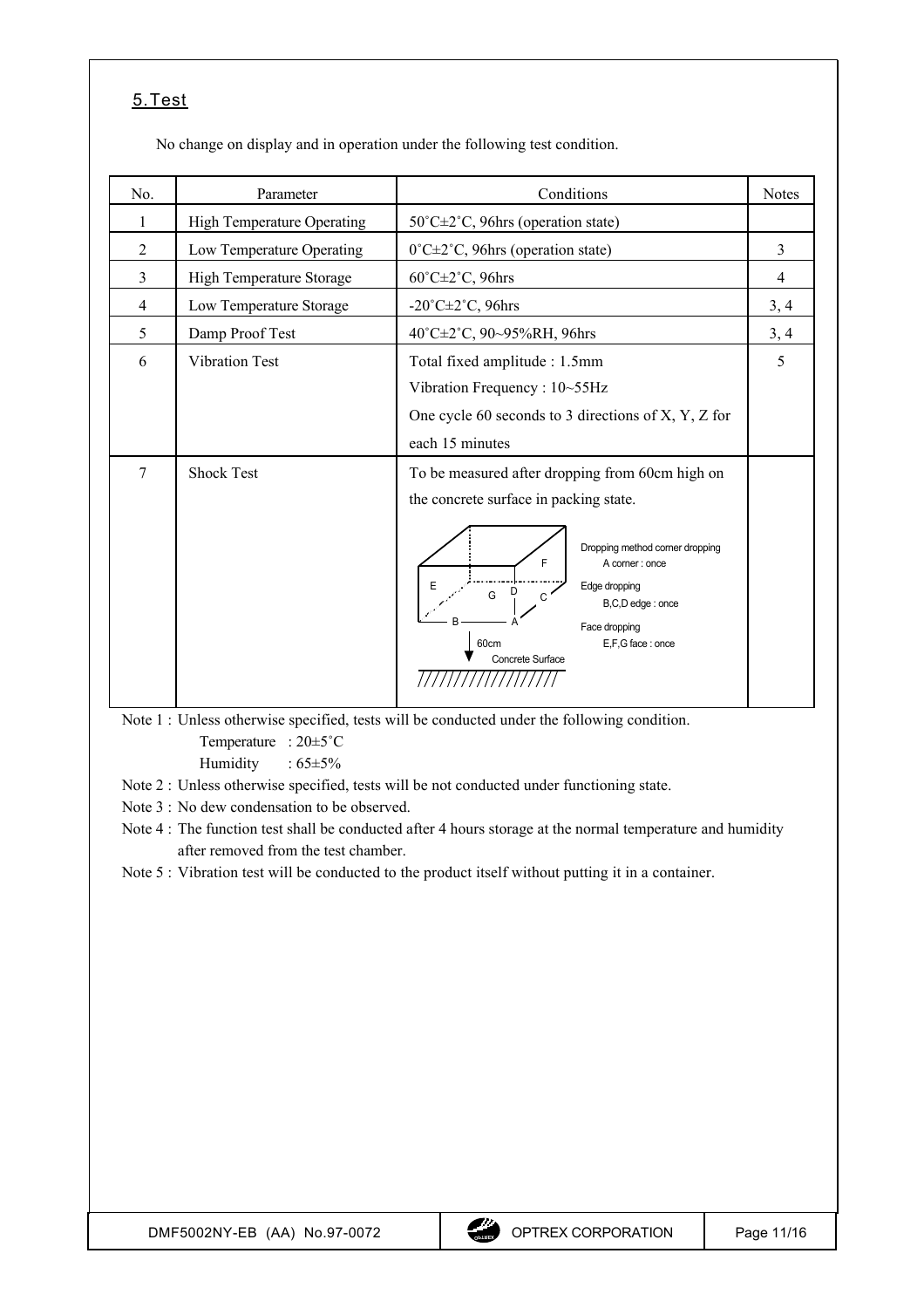## 6. Appearance Standards

#### 6.1. Inspection conditions

The LCD shall be inspected under 40W white fluorescent light.

The distance between the eyes and the sample shall be more than 30cm.

All directions for inspecting the sample should be within 45˚against perpendicular line.



6.2. Definition of applicable Zones



A Zone : Active display area

B Zone : Area from outside of "A Zone" to validity viewing area C Zone : Rest parts

A Zone  $+$  B Zone  $=$  Validity viewing area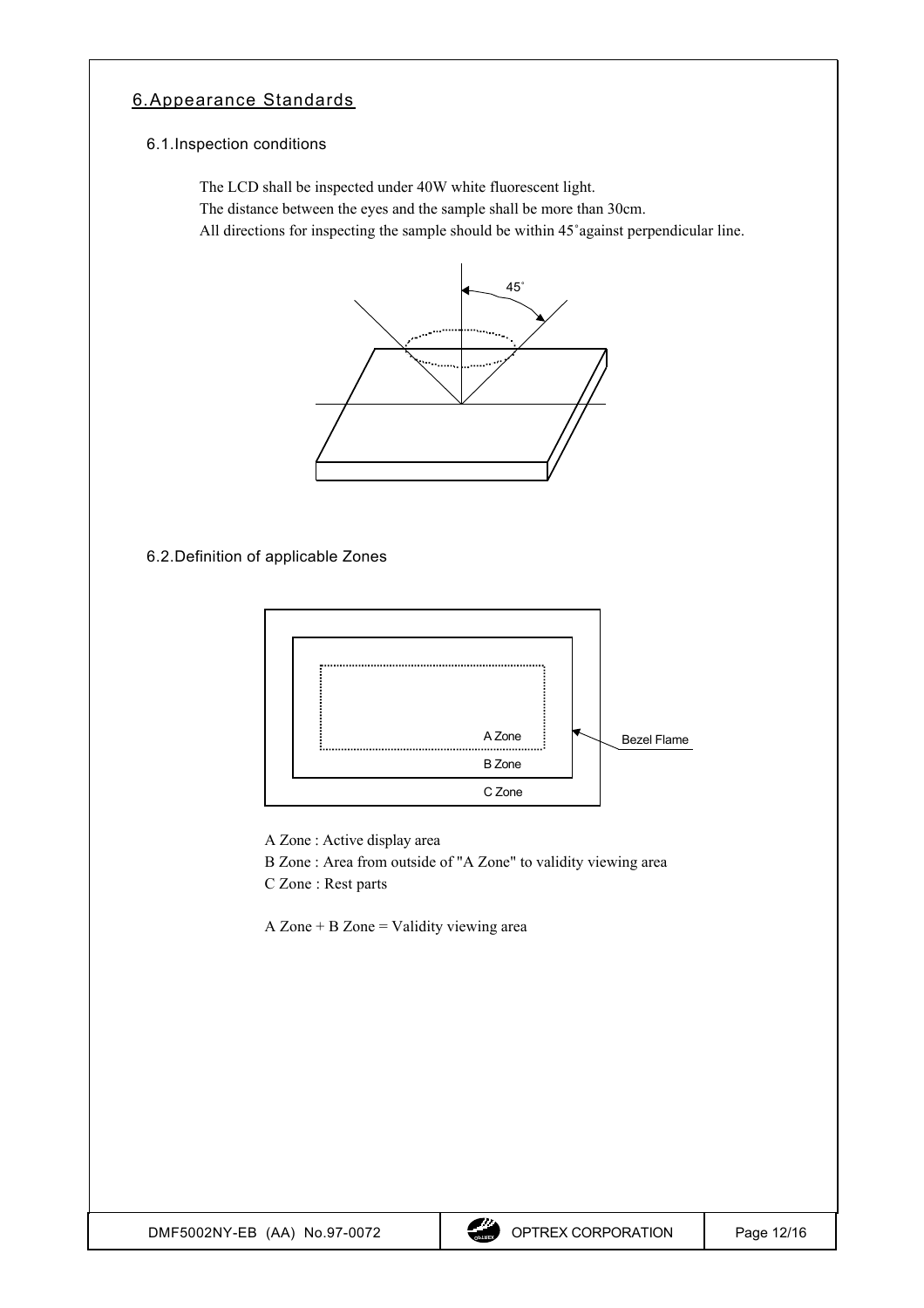### 6.3. Standards

|                | Parameter          |                                   | Criteria         |                       |               |
|----------------|--------------------|-----------------------------------|------------------|-----------------------|---------------|
| 1              | <b>Black</b> and   | (1) Round Shape                   |                  |                       |               |
|                | White Spots,       | Zone                              |                  | Acceptable Number     |               |
|                | Foreign Substances | Dimension (mm)                    | A                | B                     | $\mathcal{C}$ |
|                |                    | D $\leq 0.1$                      | $\star$          | $\ast$                | $\ast$        |
|                |                    | $0.1 \leq D \leq 0.2$             | $\mathfrak{Z}$   | 5                     | $\ast$        |
|                |                    | $0.2 < D \le 0.25$                | $\overline{2}$   | $\mathfrak{Z}$        | $\ast$        |
|                |                    | $0.25 < D \le 0.3$                | $\boldsymbol{0}$ | $\mathbf{1}$          | $\ast$        |
|                |                    | 0.3 < D                           | $\boldsymbol{0}$ | $\boldsymbol{0}$      | $\ast$        |
|                |                    | $D = (Long + Short) / 2$          | *: Disregard     |                       |               |
|                |                    | (2) Line Shape                    |                  |                       |               |
|                |                    | Zone                              |                  | Acceptable Number     |               |
|                |                    | $\sqrt{Y}$ (mm)<br>$X$ (mm)       | A                | $\bf{B}$              | $\mathbf C$   |
|                |                    | $0.03 \geq W$                     | $\star$          | $\ast$                | $\ast$        |
|                |                    | $0.05 \geq W$<br>$2.0 \ge L$      | 3                | 3                     | $\ast$        |
|                |                    | $1.0 \ge L$<br>$0.1\geq W$        | $\overline{3}$   | $\mathfrak{Z}$        | $\ast$        |
|                |                    | 0.1 < W                           |                  | In the same way $(1)$ |               |
|                |                    | X: Length Y: Width *: Disregard   |                  |                       |               |
| $\overline{2}$ | Air Bubbles        | Total defects shall not exceed 5. |                  |                       |               |
|                | (between glass     | Zone                              |                  | Acceptable Number     |               |
|                | & polarizer)       | Dimension (mm)                    | A                | $\bf{B}$              | $\mathbf C$   |
|                |                    | D $\leq 0.3$                      | $\ast$           | $\ast$                | $\ast$        |
|                |                    | $0.3 \leq D \leq 0.4$             | $\mathfrak{Z}$   | $\ast$                | $\ast$        |
|                |                    | $0.4 \leq D \leq 0.6$             | $\sqrt{2}$       | $\mathfrak{Z}$        | $\ast$        |
|                |                    | $0.6 \leq D$<br>*: Disregard      | $\boldsymbol{0}$ | $\boldsymbol{0}$      | $\ast$        |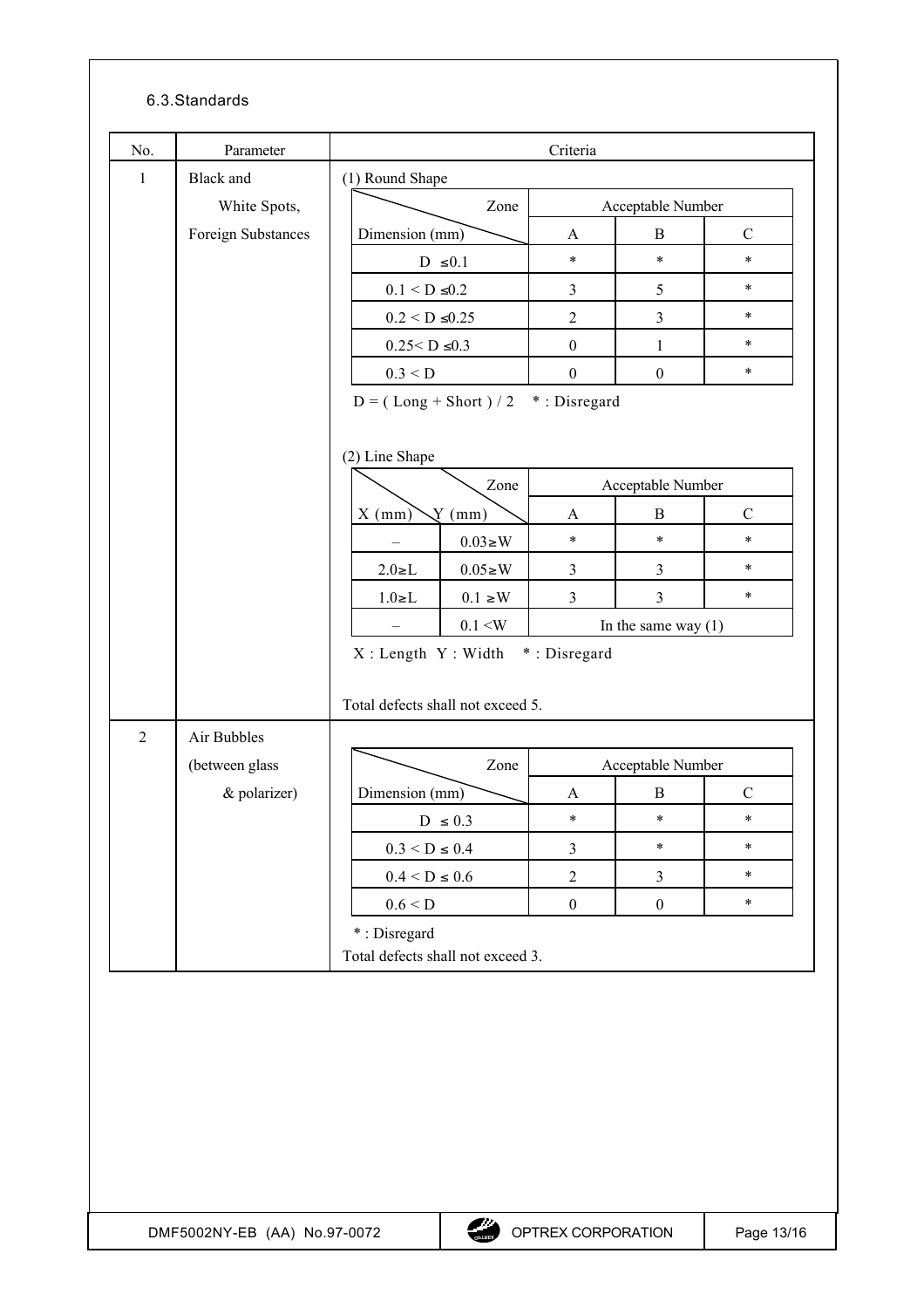| No.            | Parameter                                                         | Criteria                                                                                                                 |
|----------------|-------------------------------------------------------------------|--------------------------------------------------------------------------------------------------------------------------|
| 3              | The Shape of Dot                                                  | (1) Dot Shape (with Dent)<br>0.15z<br>As per the sketch of left hand.                                                    |
|                |                                                                   | (2) Dot Shape (with Projection)<br>Should not be connected to next dot.<br>(3) Pin Hole                                  |
|                |                                                                   | х<br>$(X+Y)/2 \le 0.2$ mm<br>(Less than 0.1mm is no counted.)                                                            |
|                |                                                                   | (4) Deformation<br>Υ<br>$(X+Y)/2 \le 0.2$ mm<br>$\leftrightarrow$                                                        |
|                |                                                                   | Total acceptable number : 1/dot, 5/cell<br>(Defect number of (4) : 1pc.)                                                 |
| $\overline{4}$ | Polarizer Scratches                                               | Refer to the sample.                                                                                                     |
| 5              | <b>Polarizer Dirts</b>                                            | If the stains are removed easily from LCDP surface, the module is not<br>defective.                                      |
| 6              | Complex Foreign<br><b>Substance Defects</b>                       | Black spots, line shaped foreign substances or air bubbles between<br>glass & polarizer should be 5pcs maximum in total. |
| $\tau$         | Distance between<br>Different Foreign<br><b>Substance Defects</b> | $D \le 0.2$ : 20mm or more<br>$0.2 < D$ : 40mm or more                                                                   |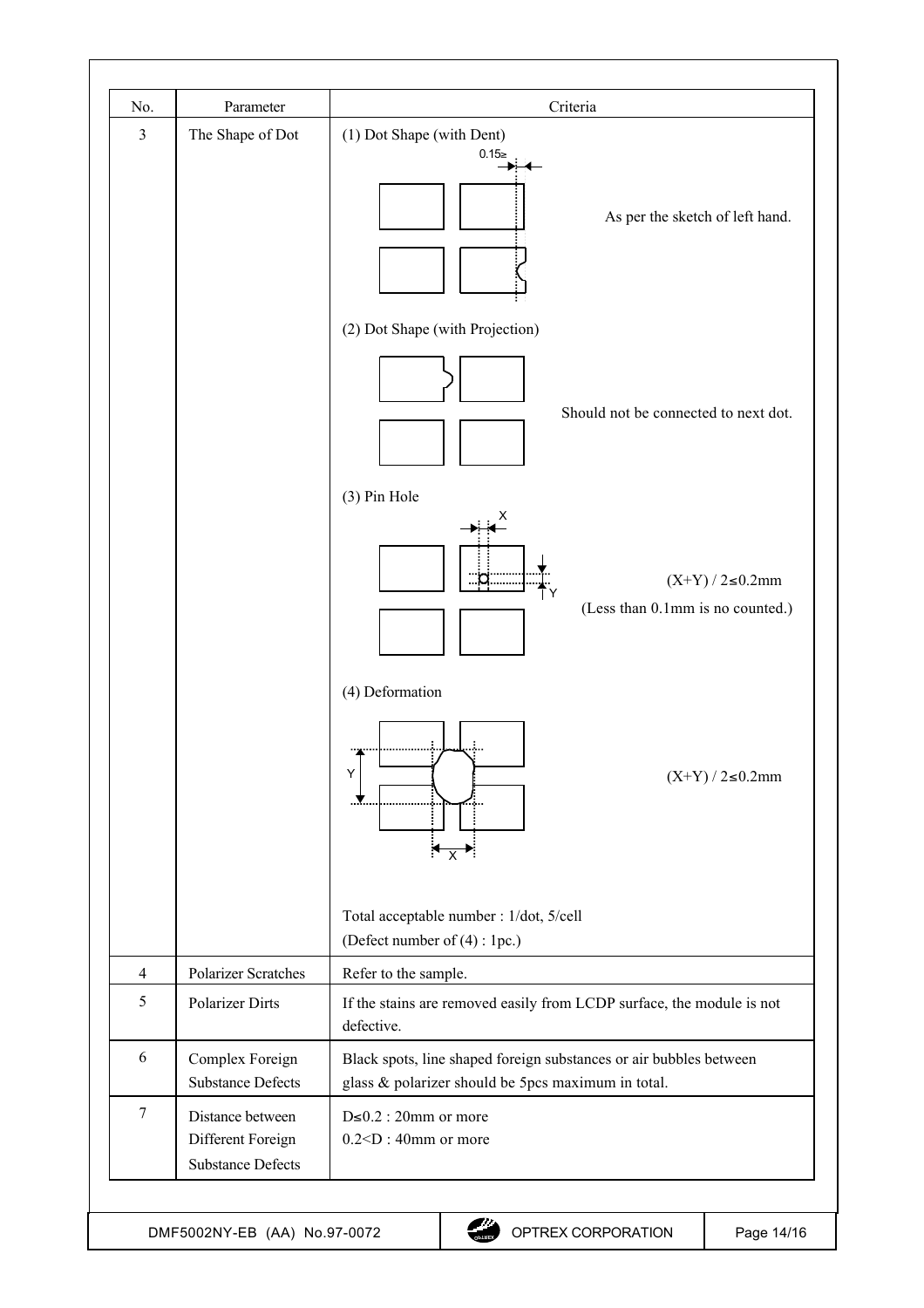